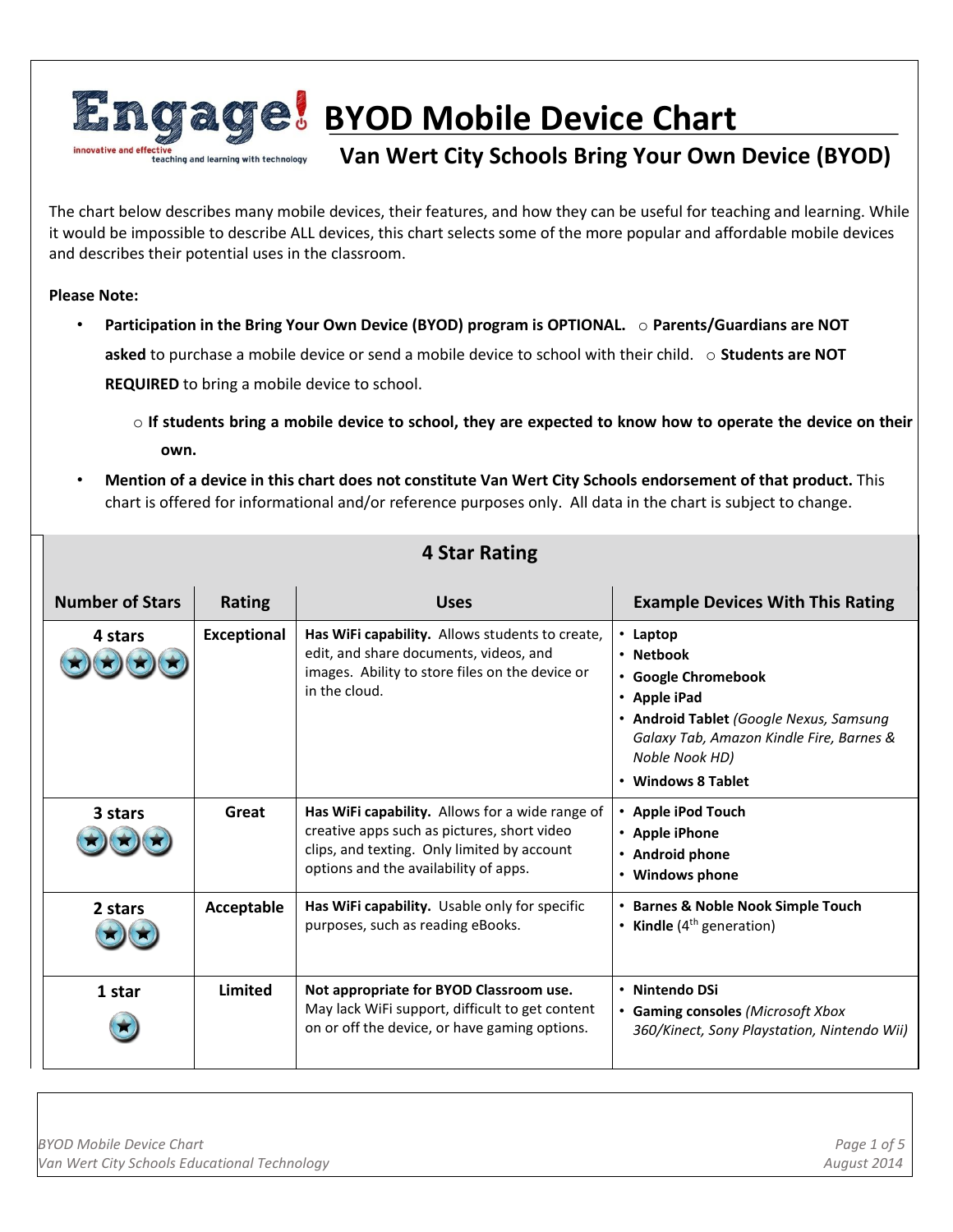| <b>Device Descriptions</b>                                                                                         |       |                                                                                                                                                                                                                                                                                                                                                                                                                                                                                                                                                                                                         |                    |
|--------------------------------------------------------------------------------------------------------------------|-------|---------------------------------------------------------------------------------------------------------------------------------------------------------------------------------------------------------------------------------------------------------------------------------------------------------------------------------------------------------------------------------------------------------------------------------------------------------------------------------------------------------------------------------------------------------------------------------------------------------|--------------------|
| <b>Device</b>                                                                                                      | Image | <b>Features</b>                                                                                                                                                                                                                                                                                                                                                                                                                                                                                                                                                                                         | <b>Star Rating</b> |
|                                                                                                                    |       | Laptops & Netbooks                                                                                                                                                                                                                                                                                                                                                                                                                                                                                                                                                                                      |                    |
| keyboard and a touchpad mouse, but they usually do not have a touch screen.                                        |       | Laptops are great productivity devices because they support the same full versions of software applications that are used on desktop computers.<br>They have a large screen and are heavier and less portable than other devices, such as tablets. Netbooks are smaller versions of laptops. They have a<br>smaller screen and keyboard and are more portable than laptops, but they usually have less processing power. Laptops and netbooks have a<br>Laptops and netbooks are made by many different companies. Consider which type of operating system is installed as you evaluate which will work |                    |
| laptops, or netbooks.                                                                                              |       | best for you. Common operating systems are Microsoft Windows, Apple's OS X, Google Chrome OS, and Linus. Laptops/netbooks that run Google<br>Chrome are referred to as Chromebooks and they are a bit different from other laptops/netbooks. Chromebooks are designed to be connected to the<br>internet. Chromebooks use apps from Google Play to access software that lives primarily on the Web, not on the computer. You cannot install<br>traditional software on a Chromebook, but you can use apps and the internet to perform most of the same functions you might do on desktops,              |                    |
| Laptop<br>Cost approximately >= \$275<br>Find out more at your local<br>retail or computer store                   |       | WiFi access<br>Larger screen size, not as portable as other devices<br>Great productivity device, supports same software used                                                                                                                                                                                                                                                                                                                                                                                                                                                                           |                    |
|                                                                                                                    |       | on desktop computers<br>Creativity programs including Microsoft Office suite<br>Local hard drive storage & cloud storage<br>Requires anti-virus/anti-malware<br>Depending on model: Built-in webcam<br>Web browsing                                                                                                                                                                                                                                                                                                                                                                                     |                    |
| <b>Netbook</b><br>Cost approximately >= \$230<br>Find out more at your local retail<br>or computer store           |       | WiFi access<br>Smaller screen size, more portable than laptop<br>Great productivity device, supports same software used<br>on desktop computers                                                                                                                                                                                                                                                                                                                                                                                                                                                         |                    |
|                                                                                                                    |       | Creativity programs including Microsoft Office suite<br>Local hard drive storage & cloud storage<br>Requires anti-virus/anti-malware<br>Depending on model: Built-in webcam<br>Web browsing                                                                                                                                                                                                                                                                                                                                                                                                             |                    |
| <b>Google Chromebook</b><br>Cost approximately >= \$249<br>Find out more online at<br>http://google.com/chromebook |       | WiFi access<br>Designed to be connected to the Internet and use apps<br>from Google Play to access software that lives primarily<br>on the Web, not on the computer                                                                                                                                                                                                                                                                                                                                                                                                                                     | $\bigcirc$         |
| or at your local retail or computer<br>store                                                                       |       | Cannot install traditional PC software such as Microsoft<br>Office suite<br>Creativity programs including online Google apps; may                                                                                                                                                                                                                                                                                                                                                                                                                                                                       |                    |
|                                                                                                                    |       | allow access to online Microsoft Office suite.<br>A personal Google account is a requirement for using this                                                                                                                                                                                                                                                                                                                                                                                                                                                                                             |                    |
|                                                                                                                    |       | device.<br>Local hard drive storage (small) & cloud storage<br>Requires anti-virus/anti-malware<br>Built-in webcam<br>Web browsing                                                                                                                                                                                                                                                                                                                                                                                                                                                                      |                    |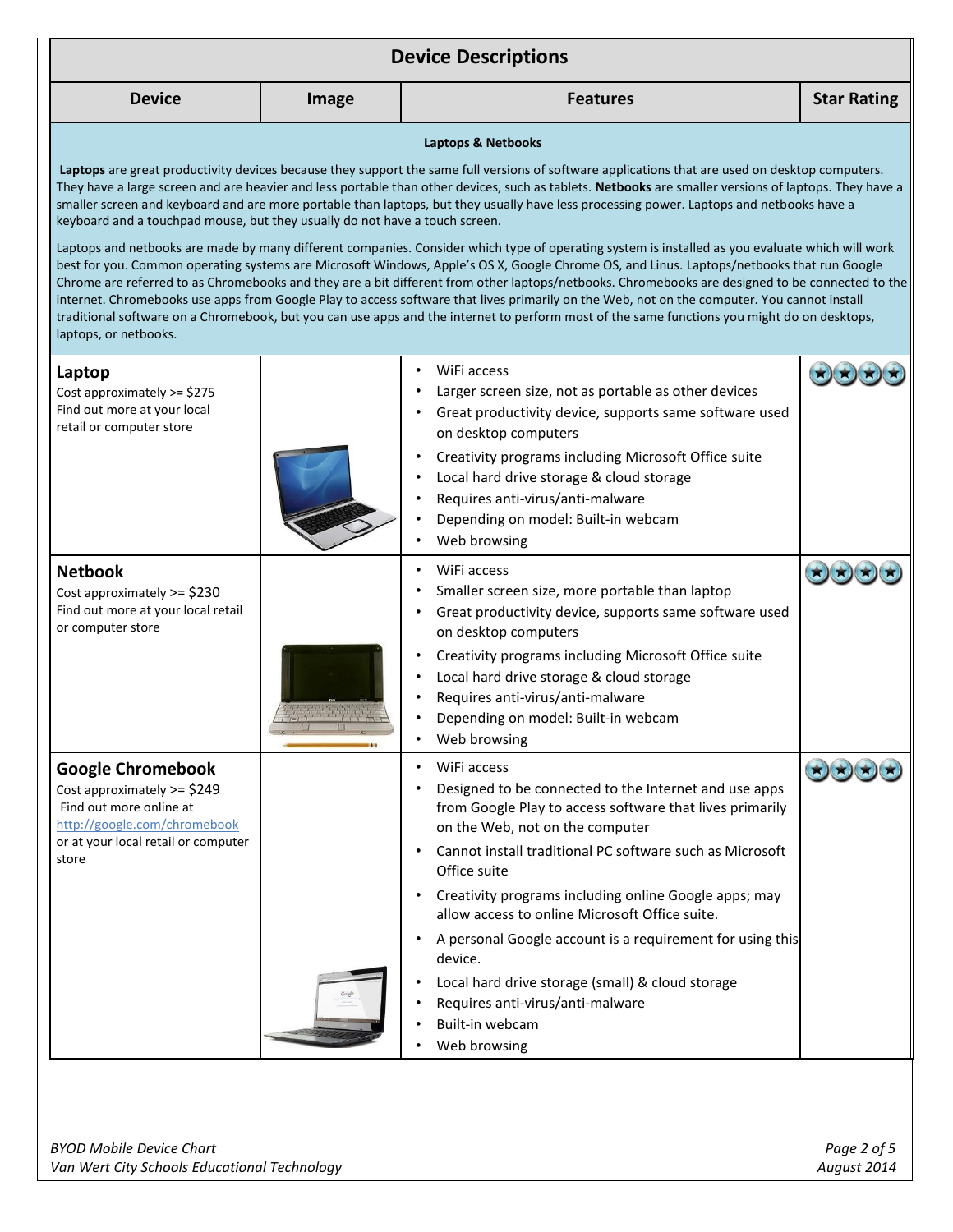## **Tablets**

A tablet is a one-piece mobile device that usually has a touch screen and an on-screen keyboard. Most tablets have Bluetooth compatibility so that you can connect a wireless external keyboard, if desired. Tablets are very portable and lightweight. Consider protecting a tablet with a durable case, such as an OtterBox or Gumdrop case, to protect it from accidental drops or while being carried in a backpack.

Most tablets use apps, rather than traditional software, and apps must be downloaded from a specific online app store. Tablets are great productivity tools, and they have a wide variety of apps that allow students to research information, create original content, and share ideas. As you evaluate tablets, keep in mind that tablets usually have different features and functions than computers

(desktops, laptops, netbooks) do. The exception is a tablet with Windows 8 Pro operating system: both traditional software and apps can be loaded onto it, and it has functions of both a tablet and a computer.

| <b>Apple iPad</b><br>Cost approximately >= \$330<br>http://www.apple.com/ipad<br><b>Examples:</b><br>Apple iPad 2, iPad 3 (with<br><b>Retina Display)</b><br><b>Apple iPad Mini</b><br>These models are compatible with<br>newest iOS version: iOS 7                                                                                                                                                                                                   | $\overline{1}$<br>国 | WiFi access<br>Portable (iPad 2 & iPad 3 have 9.7 inch screen, iPad Mini<br>has 7.9 inch screen)<br>Download paid and free apps from Apple iTunes App<br>store. (Cannot install traditional software)<br>Wide variety of creativity apps<br>Front- and rear-facing cameras for photos, videos, video<br>conference, scan QR codes<br>Local hard drive storage & cloud storage<br>Web browsing<br>On-screen keyboard. Bluetooth compatible for external<br>keyboard. (No USB port)                                                                                           |  |
|--------------------------------------------------------------------------------------------------------------------------------------------------------------------------------------------------------------------------------------------------------------------------------------------------------------------------------------------------------------------------------------------------------------------------------------------------------|---------------------|-----------------------------------------------------------------------------------------------------------------------------------------------------------------------------------------------------------------------------------------------------------------------------------------------------------------------------------------------------------------------------------------------------------------------------------------------------------------------------------------------------------------------------------------------------------------------------|--|
| <b>Google Android Tablets</b><br>Cost approximately >=\$200<br><b>Examples:</b><br><b>Google Nexus</b><br>https://www.google.com/nexus<br><b>Samsung Galaxy Tab</b><br>http://www.samsung.com/us/mo<br>bile/galaxy-tab<br><b>Amazon Kindle Fire Series</b><br>http://www.amazon.com/kindlefir<br><b>Barnes &amp; Noble Nook HD is</b><br>available but may be discontinued<br>around January 2014                                                      |                     | WiFi access<br>Portable (screen sizes approx. 7 to 10 inches)<br>Download paid and free apps from Google Play store<br>(Cannot install traditional software)<br>Wide variety of creativity apps<br>Camera for photos, videos, scan QR codes. Models that<br>have front- and rear-facing cameras are best for video<br>conference.<br>Local hard drive storage & cloud storage<br>Web browsing<br>On-screen keyboard. Bluetooth compatible for external<br>keyboard. Some models have USB port.                                                                              |  |
| <b>Windows 8 Tablet</b><br>Cost approximately >=\$200<br><b>Examples:</b><br><b>Microsoft Surface RT or</b><br><b>Surface Pro</b><br>http://www.microsoft.com/surfac<br>$e/en-us$<br>http://www.microsoft.com/surfac<br>e/en-us/which-surface-is-right-<br>foryou<br><b>Lenovo ThinkPad Tablet 2</b><br>http://shop.lenovo.com/us/en/tab<br>lets/thinkpad/thinkpad-tablet-2/<br>Dell Latitude 10<br>http://www.dell.com/us/p/latitud<br>e-10-tablet/pd |                     | WiFi access<br>Portable<br>Windows RT device: Download paid and free apps from<br>Microsoft store (Cannot install traditional software)<br>Windows 8 Pro device: Supports same software used on<br>desktop computers and can download paid and free<br>apps from Microsoft store<br>Creativity programs including Microsoft Office suite<br>Front- and rear-facing cameras for photos, videos, video<br>conference, scan QR codes<br>Local hard drive storage & cloud storage<br>Web browsing<br>On-screen keyboard. USB and Bluetooth compatible for<br>external keyboard. |  |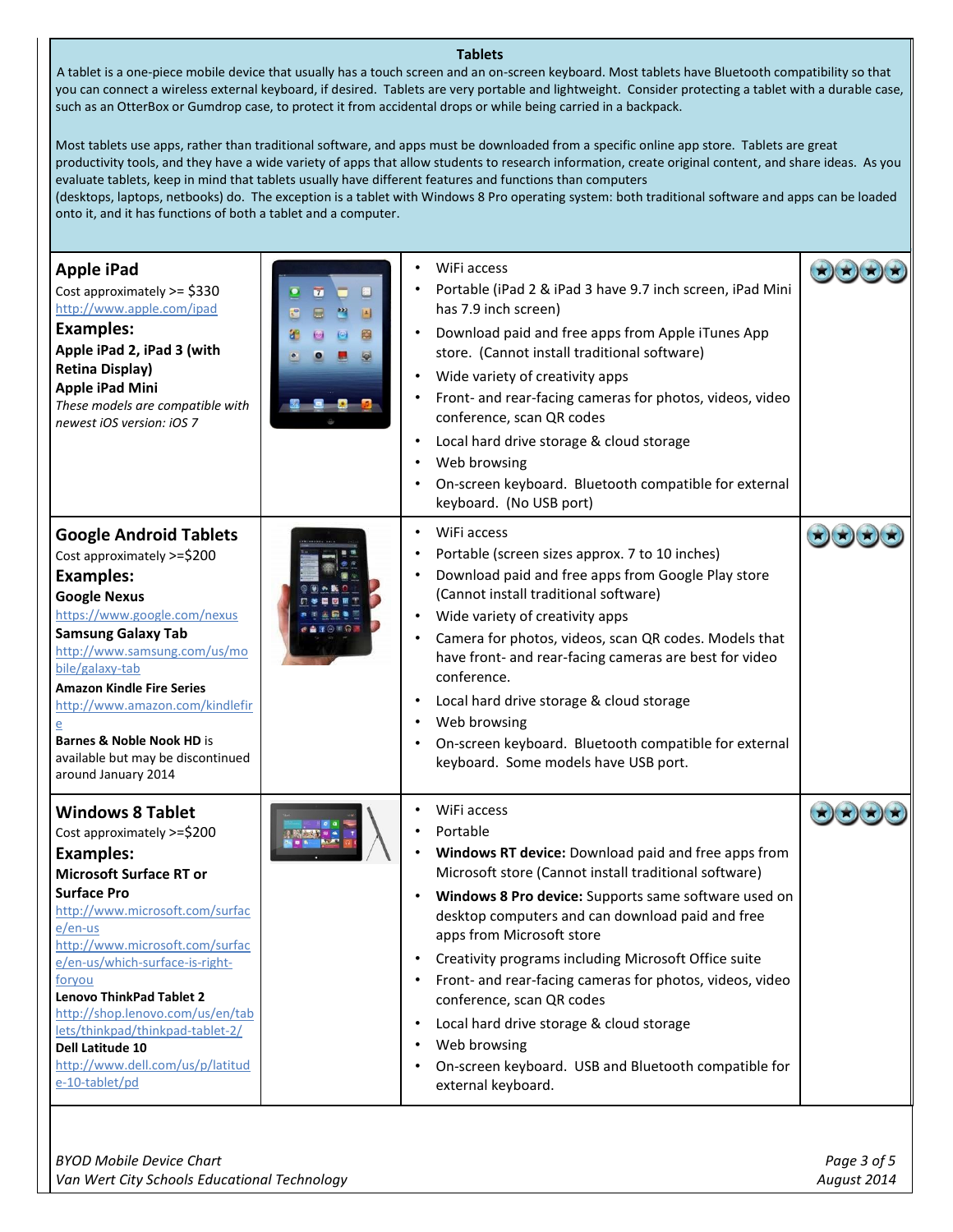| Apple iPod Touch                                                                | WiFi access                                                                                                                                                                                                                                                                                                                                                                                                                                                                                                                                                                                                                                                                                                                                                                                                                                                                                                                           |                            |
|---------------------------------------------------------------------------------|---------------------------------------------------------------------------------------------------------------------------------------------------------------------------------------------------------------------------------------------------------------------------------------------------------------------------------------------------------------------------------------------------------------------------------------------------------------------------------------------------------------------------------------------------------------------------------------------------------------------------------------------------------------------------------------------------------------------------------------------------------------------------------------------------------------------------------------------------------------------------------------------------------------------------------------|----------------------------|
| Cost approximately >=\$200                                                      | Handheld (4.3 inches x 2.4 inches)                                                                                                                                                                                                                                                                                                                                                                                                                                                                                                                                                                                                                                                                                                                                                                                                                                                                                                    |                            |
| http://www.apple.com/ipodtouch/<br>iPod Touch 16GB and 32GB/64GB                | Download paid and free apps from Apple iTunes App store.<br>(Cannot install traditional software)                                                                                                                                                                                                                                                                                                                                                                                                                                                                                                                                                                                                                                                                                                                                                                                                                                     |                            |
| are compatible with newest iOS<br>version: iOS 7                                | Wide variety of creativity apps                                                                                                                                                                                                                                                                                                                                                                                                                                                                                                                                                                                                                                                                                                                                                                                                                                                                                                       |                            |
|                                                                                 | Front- and rear-facing cameras for photos, videos, video<br>conference, scan QR codes                                                                                                                                                                                                                                                                                                                                                                                                                                                                                                                                                                                                                                                                                                                                                                                                                                                 |                            |
|                                                                                 | Local hard drive storage & cloud storage                                                                                                                                                                                                                                                                                                                                                                                                                                                                                                                                                                                                                                                                                                                                                                                                                                                                                              |                            |
|                                                                                 | Web browsing                                                                                                                                                                                                                                                                                                                                                                                                                                                                                                                                                                                                                                                                                                                                                                                                                                                                                                                          |                            |
|                                                                                 | On-screen keyboard. Bluetooth compatible for external<br>keyboard. (No USB port)                                                                                                                                                                                                                                                                                                                                                                                                                                                                                                                                                                                                                                                                                                                                                                                                                                                      |                            |
|                                                                                 | <b>Smart Phones</b><br>Smartphones are similar to tablets. They are handheld and have a touch screen and an on-screen keyboard. Smartphones use apps that are<br>downloaded from a specific app store and do not have traditional software installed on them. Smartphones are usually purchased through a cellular<br>phone company with a calling, texting, and data plan contract. The phone company subsidizes the cost of the smartphone, so the smartphone itself<br>is often very inexpensive or comes free with a contract. Older model smartphones can be purchased for less, but they will become obsolete so only<br>consider keeping an older smart phone if it has WiFi capability and can be used as a WiFi-only device and doesn't need a phone number or SIM card<br>associated with it. Also consider protecting a smartphone with a durable case, such as an OtterBox or Gumdrop case, to protect it from accidental |                            |
| drops or while being carried in a backpack.                                     |                                                                                                                                                                                                                                                                                                                                                                                                                                                                                                                                                                                                                                                                                                                                                                                                                                                                                                                                       |                            |
| <b>Apple iPhone</b>                                                             | WiFi access                                                                                                                                                                                                                                                                                                                                                                                                                                                                                                                                                                                                                                                                                                                                                                                                                                                                                                                           |                            |
| iPhone 4, 4S, and 5 are compatible<br>with newest iOS version: iOS 7            | Handheld (4.3 inches x 2.4 inches)                                                                                                                                                                                                                                                                                                                                                                                                                                                                                                                                                                                                                                                                                                                                                                                                                                                                                                    |                            |
|                                                                                 | Download paid and free apps from Apple iTunes App store.<br>(Cannot install traditional software)                                                                                                                                                                                                                                                                                                                                                                                                                                                                                                                                                                                                                                                                                                                                                                                                                                     |                            |
|                                                                                 | Wide variety of creativity apps                                                                                                                                                                                                                                                                                                                                                                                                                                                                                                                                                                                                                                                                                                                                                                                                                                                                                                       |                            |
|                                                                                 | Front- and rear-facing cameras for photos, videos, video<br>conference, scan QR codes                                                                                                                                                                                                                                                                                                                                                                                                                                                                                                                                                                                                                                                                                                                                                                                                                                                 |                            |
|                                                                                 | ٠                                                                                                                                                                                                                                                                                                                                                                                                                                                                                                                                                                                                                                                                                                                                                                                                                                                                                                                                     |                            |
|                                                                                 | Local hard drive storage & cloud storage<br>Web browsing                                                                                                                                                                                                                                                                                                                                                                                                                                                                                                                                                                                                                                                                                                                                                                                                                                                                              |                            |
|                                                                                 | On-screen keyboard. Bluetooth compatible for external                                                                                                                                                                                                                                                                                                                                                                                                                                                                                                                                                                                                                                                                                                                                                                                                                                                                                 |                            |
|                                                                                 | keyboard. (No USB port)                                                                                                                                                                                                                                                                                                                                                                                                                                                                                                                                                                                                                                                                                                                                                                                                                                                                                                               |                            |
| <b>Android Phone</b>                                                            | WiFi access                                                                                                                                                                                                                                                                                                                                                                                                                                                                                                                                                                                                                                                                                                                                                                                                                                                                                                                           |                            |
|                                                                                 | Handheld (variety of sizes)                                                                                                                                                                                                                                                                                                                                                                                                                                                                                                                                                                                                                                                                                                                                                                                                                                                                                                           |                            |
|                                                                                 | Download paid and free apps from Google Play store (Cannot<br>install traditional software)                                                                                                                                                                                                                                                                                                                                                                                                                                                                                                                                                                                                                                                                                                                                                                                                                                           |                            |
|                                                                                 | Wide variety of creativity apps<br>٠                                                                                                                                                                                                                                                                                                                                                                                                                                                                                                                                                                                                                                                                                                                                                                                                                                                                                                  |                            |
|                                                                                 | Depending on model: Front- and rear-facing cameras for<br>photos, videos, video conference, scan QR codes                                                                                                                                                                                                                                                                                                                                                                                                                                                                                                                                                                                                                                                                                                                                                                                                                             |                            |
|                                                                                 | Local hard drive storage & cloud storage<br>٠                                                                                                                                                                                                                                                                                                                                                                                                                                                                                                                                                                                                                                                                                                                                                                                                                                                                                         |                            |
|                                                                                 | Web browsing                                                                                                                                                                                                                                                                                                                                                                                                                                                                                                                                                                                                                                                                                                                                                                                                                                                                                                                          |                            |
|                                                                                 | On-screen keyboard. Bluetooth compatible for external<br>keyboard. (No USB port)                                                                                                                                                                                                                                                                                                                                                                                                                                                                                                                                                                                                                                                                                                                                                                                                                                                      |                            |
| <b>Windows Phone</b>                                                            | WiFi access<br>٠                                                                                                                                                                                                                                                                                                                                                                                                                                                                                                                                                                                                                                                                                                                                                                                                                                                                                                                      |                            |
|                                                                                 | Handheld (variety of sizes)                                                                                                                                                                                                                                                                                                                                                                                                                                                                                                                                                                                                                                                                                                                                                                                                                                                                                                           |                            |
|                                                                                 | Download paid and free apps from Microsoft store (Cannot<br>install traditional software)                                                                                                                                                                                                                                                                                                                                                                                                                                                                                                                                                                                                                                                                                                                                                                                                                                             |                            |
|                                                                                 | Wide variety of creativity apps                                                                                                                                                                                                                                                                                                                                                                                                                                                                                                                                                                                                                                                                                                                                                                                                                                                                                                       |                            |
|                                                                                 | Depending on model: Front- and rear-facing cameras for<br>photos, videos, video conference, scan QR codes                                                                                                                                                                                                                                                                                                                                                                                                                                                                                                                                                                                                                                                                                                                                                                                                                             |                            |
|                                                                                 | Local hard drive storage & cloud storage<br>$\bullet$                                                                                                                                                                                                                                                                                                                                                                                                                                                                                                                                                                                                                                                                                                                                                                                                                                                                                 |                            |
|                                                                                 | Web browsing                                                                                                                                                                                                                                                                                                                                                                                                                                                                                                                                                                                                                                                                                                                                                                                                                                                                                                                          |                            |
|                                                                                 | On-screen keyboard. Bluetooth compatible for external<br>keyboard. USB port.                                                                                                                                                                                                                                                                                                                                                                                                                                                                                                                                                                                                                                                                                                                                                                                                                                                          |                            |
| <b>BYOD Mobile Device Chart</b><br>Van Wert City Schools Educational Technology |                                                                                                                                                                                                                                                                                                                                                                                                                                                                                                                                                                                                                                                                                                                                                                                                                                                                                                                                       | Page 4 of 5<br>August 2014 |